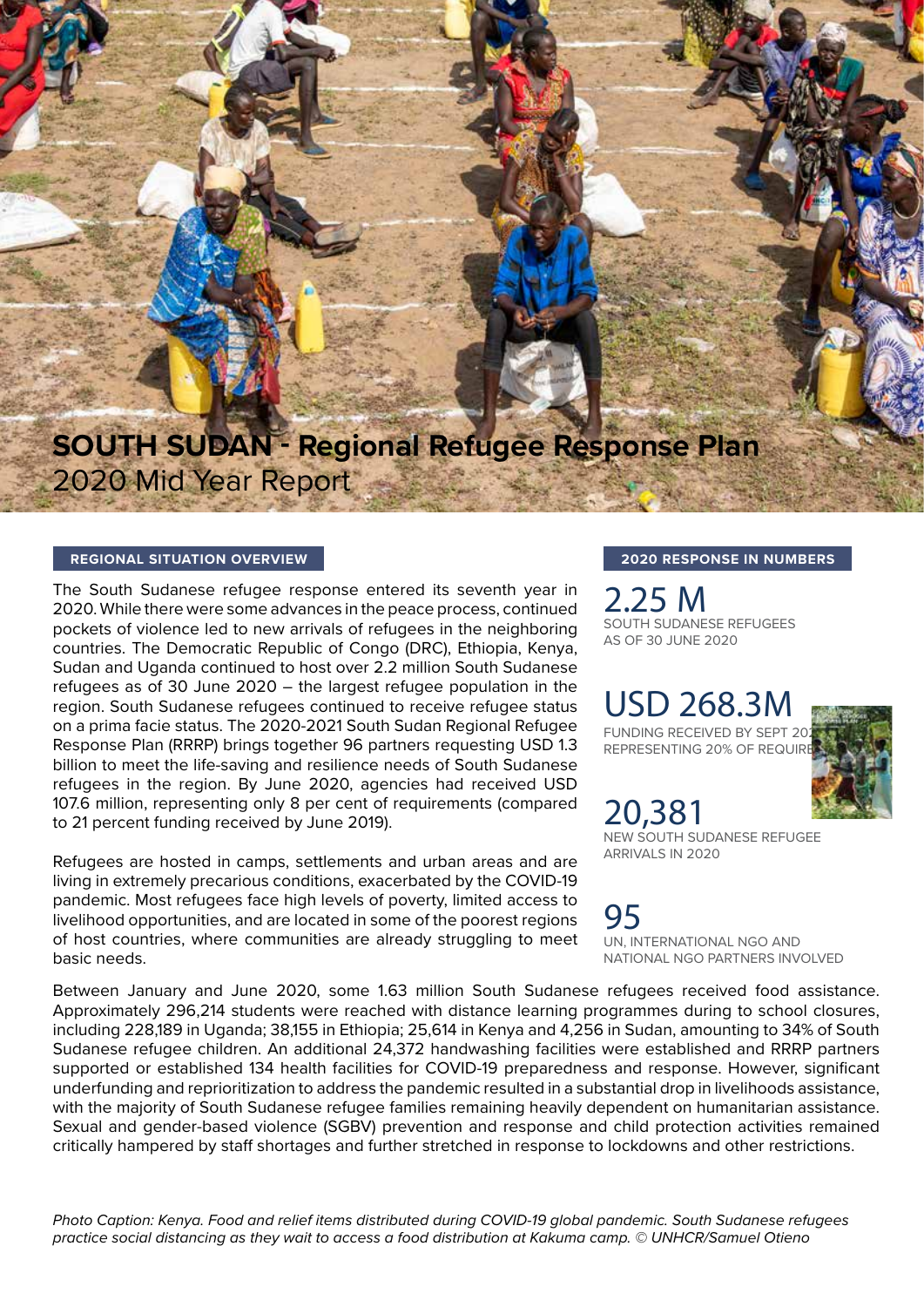All five countries of asylum continued to advance the application of the Comprehensive Refugee Response Framework (CRRF) and the Global Compact on Refugees, with efforts to further integrate refugees into national and local development plans, as well as national health and education systems.

All five countries of asylum continued to advance the application of the Comprehensive Refugee Response Framework (CRRF) and the Global Compact on Refugees, with efforts to further integrate refugees into national and local development plans, as well as national health and education systems.

#### **SOUTH SUDANESE REFUGEE POPULATION TRENDS**

The South Sudanese refugee population remains the largest in the region. As of 30 June 2020, a total of 2.25 million South Sudanese refugees remained in exile in the five main host countries. Over 20,000 new arrivals were recorded in the first half of the year, compared to 54,000 in the same period in 2019 and 20,555 in the second half of 2019. The majority of refugees arrived in asylum countries in January to March before COVID-19 restrictions limited movement across the region. Uganda and Sudan continue to host the majority of the population, with 881,282 and 820,687 refugees respectively.



#### 2.2 M **2020 RRRP FUNDING**

the many donors who have contributed both flexible and earmarked funds so far this year. While regionally, 21% of By September 2020, RRRP partners received over USD 280 million against the 2020 plan and would like to thank requirements have been received, at the country level, this varies from 38% of requirements in Sudan, to 10% in Ethiopia. Partners in the DRC have yet to report on funding status. A detailed breakdown of funding received by country and by partners is available online at the [Refugee Funding Tracker](http://refugee-funding-tracker.org) (please navigate to the South Sudan RRRP and select 2020).

## USD 280.3M FUNDING RECEIVED FROM

USD 1.3B FUNDING REQUESTED IN 2020



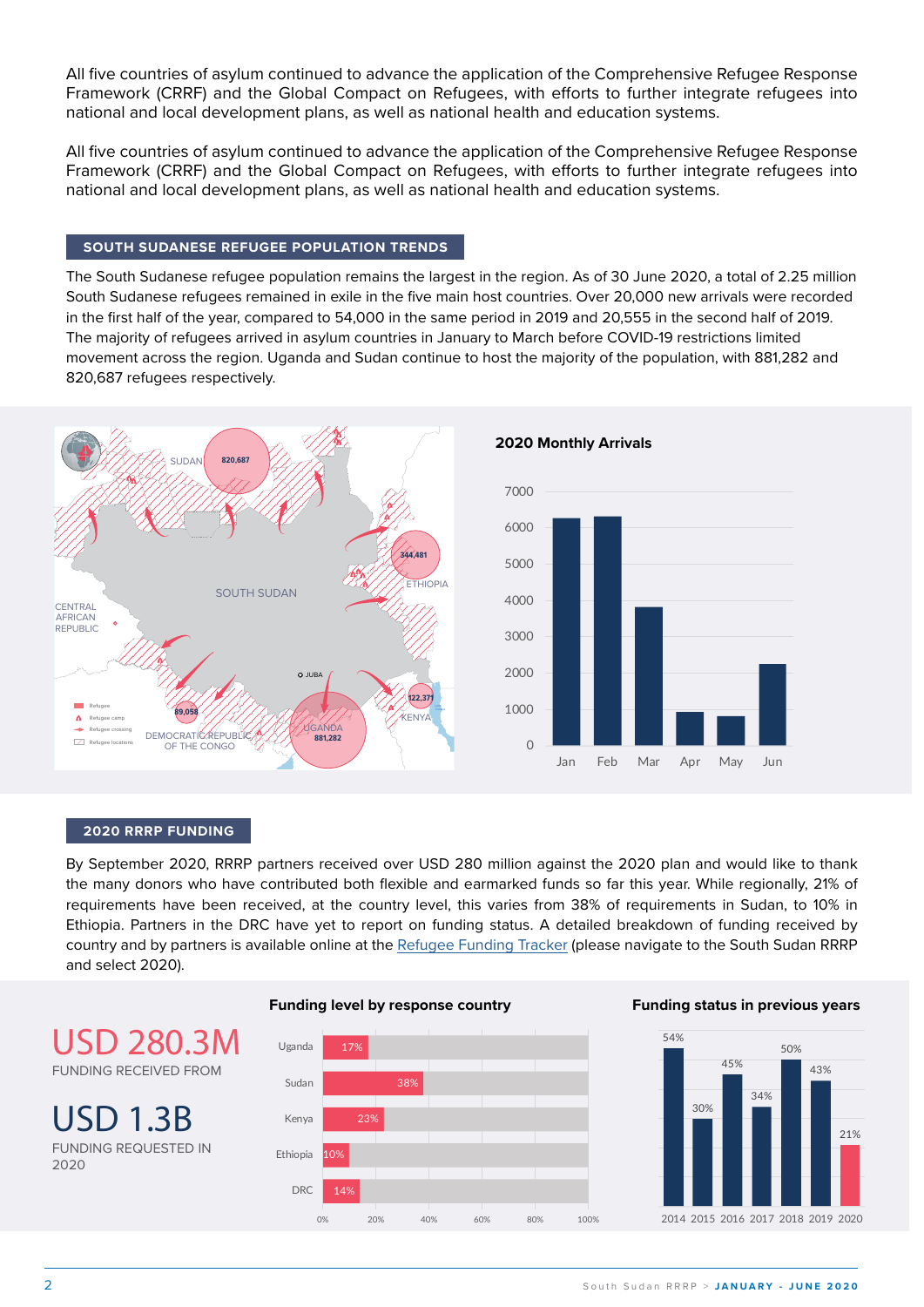

South Sudanese refugees **tested for COVID-19** by 30 June 2020 **1,132**



## **60**

South Sudanese refugees **tested positive for COVID-19**, with 2 deaths reported



## **90%**

of South Sudanese refugees and host communities **reached with COVID-19 related messaging**



health centres supported or established for COVID-19 response, as well as **57 isolation centres** & **27 quarantine centres 134**

of health staff participated in **COVID-19 related trainings 56%**



**24,372**

**additional handwashing facilities established** across Ethiopia, Kenya, Sudan & Uganda



of South Sudanese refugee students reached with **remote learning** (e.g. radio lessons, study packs etc.) **17%\***



# **63,020**

South Sudanese refugee households received **additional core relief items** as part of the COVID-19 response

*Note: Data from the DRC unavailable for all indicators at the time of publishing. \*\* Data unavailable for Uganda*

*Above: Kenya. Food and relief items distributed during COVID-19 global pandemicSouth Sudanese refugees have their temperature taken before accessing a food distribution at Kakuma camp. © UNHCR/Samuel Otieno*

#### **COVID-19 PREPAREDNESS AND RESPONSE**

The COVID-19 pandemic poses significant challenges to South Sudanese refugees throughout the region, due to the population density in refugee camps, settlements and in urban settings, poor health and nutrition status and inadequate sanitary provisions and humanitarian assistance. The South Sudanese refugee population in the region remains the largest and one of the most vulnerable and fragile. As of June 2020, there had not been any major outbreak in any of the camps or settlements hosting South Sudanese refugees in the region, but the COVID-19 pandemic had yet to peak in any of the countries hosting South Sudanese refugees and is expected to be a key feature of the refugee response landscape well into 2021.

Activities prioritized in the ongoing COVID-19 response include health - including Mental Health and Psychosocial Support (MHPSS) – and WASH activities, upgrading of health facilities, setting up emergency shelters to ease congestion, construction of isolation centres, food pre-positioning and distributions, community mobilization and health awareness, protection monitoring and registration activities. Hygiene is being reinforced through additional hand washing facilities in all public spaces combined with increased distribution of soap, jerrycans and water supply to all refugees in camps and settlements, and often ensuring inclusion of host communities. Capacity building of the health workforce is another priority, especially strengthening the role of community-based health workers.

In addition, engaging host communities and strengthening social structures (local associations and community leaders) in risk communication has been critical for information dissemination and awareness raising.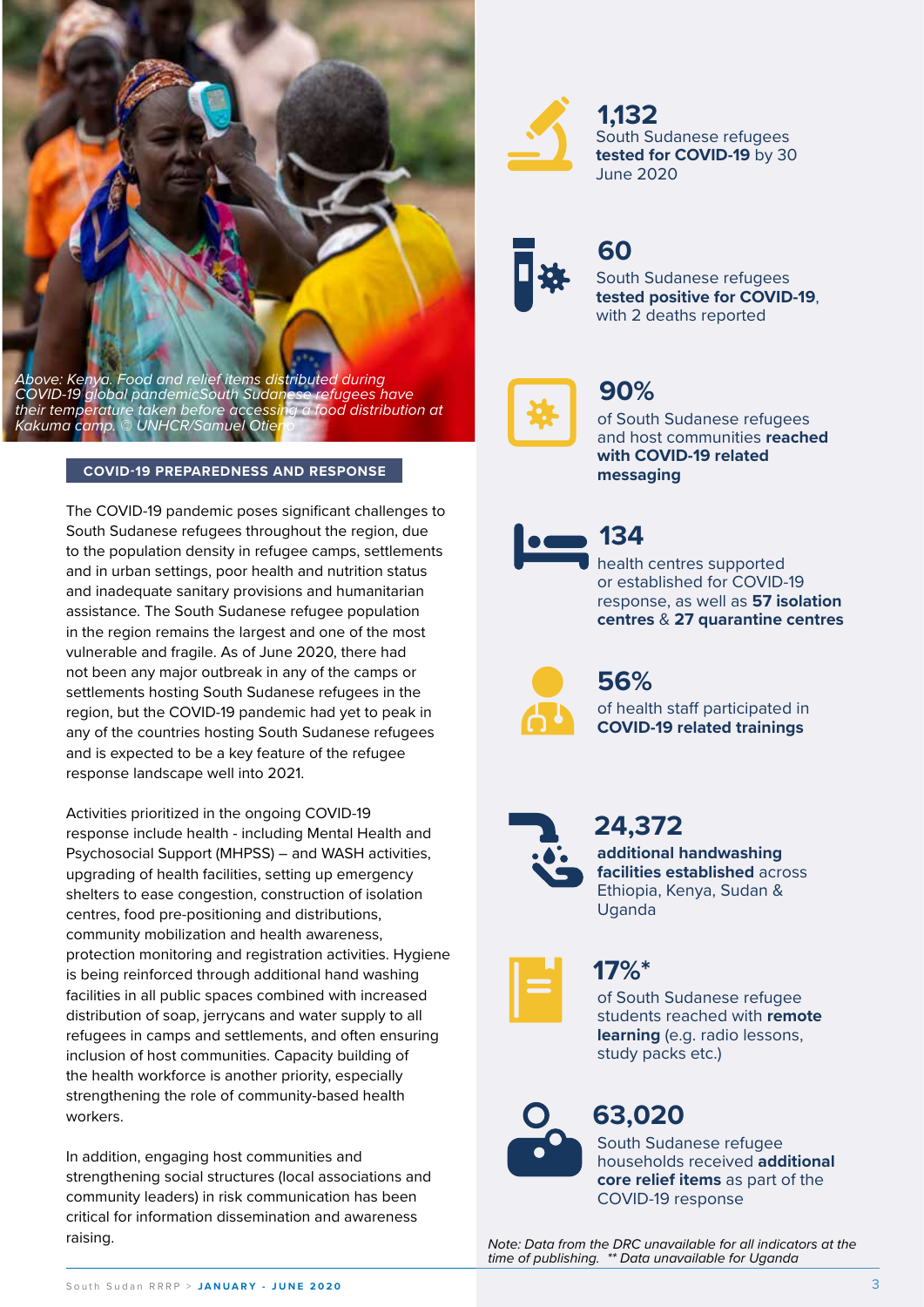**2020 ACHIEVEMENTS AND GAPS1**

South Sudanese refugees **individually registered**, against a target of 87% in 2020



## **974**

**82%**

identified **SGBV survivors assisted with appropriate support** (93%, against a target of 98%), up from 90% in 2019



## **45,763**

South Sudanese refugee children with specific needs received **individual case management** (56%, against a target of 70%) up from 48% in 2019



## **37,836**

refugee children **enrolled in Early Childhood Development programmes** (55%, maintaining 54% achievement of 2019)



## **377,068**

refugee children **enrolled in primary school** (74%, against a target of 95%) up from 65% in 2019



## **35,922**

refugee children **enrolled in secondary school** (16%, down slightly from 18% in 2019 and 24% in 2018)



## **1.63 million**

South Sudanese refugees received **food assistance** in 2020 (representing 92% of refugees targetted for food assistance



## **14,231**

refugee women **delivered babies with assistance** from qualified health personnel (92%, up slightly from 90% in 2019)

The following provides a mid-year update on the eight key sectors for the South Sudan Regional Refugee Response Plan.

#### **PROTECTION**

While RRRP partners were able to provide appropriate support to 93% of identified SGBV survivors, the number of SGBV cases reported among the South Sudanese refugee population dropped by 30% compared to the same period last year (from 1,511 to 1,045), raising concerns of increased under-reporting during the COVID-19 period. The decrease was more pronounced in Ethiopia (49%, from 147 to 75 cases).

RRRP partners continued to prioritize the child protection response, providing individual case management to 62% of children with specific protection needs, up from 48% in 2019. However, at the same time, the caseworker to child ratio has increased, from 1:43 in 2019 to 1:74 in 2020, undermining the quality of protection support provided to vulnerable refugee children.

In Ethiopia, child protection services were provided through trained child protection caseworkers and protection officers to promote family-based care for the high number of unaccompanied and separated children. Communitybased child protection structures were strengthened to offer basic psychosocial support services to vulnerable children in their respective communities within the camps. An active joint Child Protection, SGBV and MHPSS working group enhanced coordination among protection partners and cooperation with other sectors, especially in response to COVID-19. Remote case management mechanisms and helpline numbers were activated in all locations. 185 South Sudanese refugees in Assosa were identified in need of resettlement, out of whom 109 were submitted to resettlement countries.

Across all the country operations, efforts have been made to engage community structures in actively disseminating information on the most prevalent SGBV incidents, reporting channels, existing hotlines and the referral pathways.

In Kenya, community messaging is also conveyed through local radio and placement of information, education, and communication materials to prevent SGBV risks. In Kakuma, a toll-free helpline (24 hours) is in place and all calls are being closely monitored using a tracker-shared tool. The toll-free number is shared within the community on posters, radio shows and cars going around the camps/ settlement. In Dadaab, tracking of hotline activity is ongoing at the interagency level where data are analyzed jointly to establish the effectiveness of its use by the community. SGBV partners are working closely with health facilities on

<sup>1</sup> Indicators and information on the response in the DRC were unavailable at the time of publishing.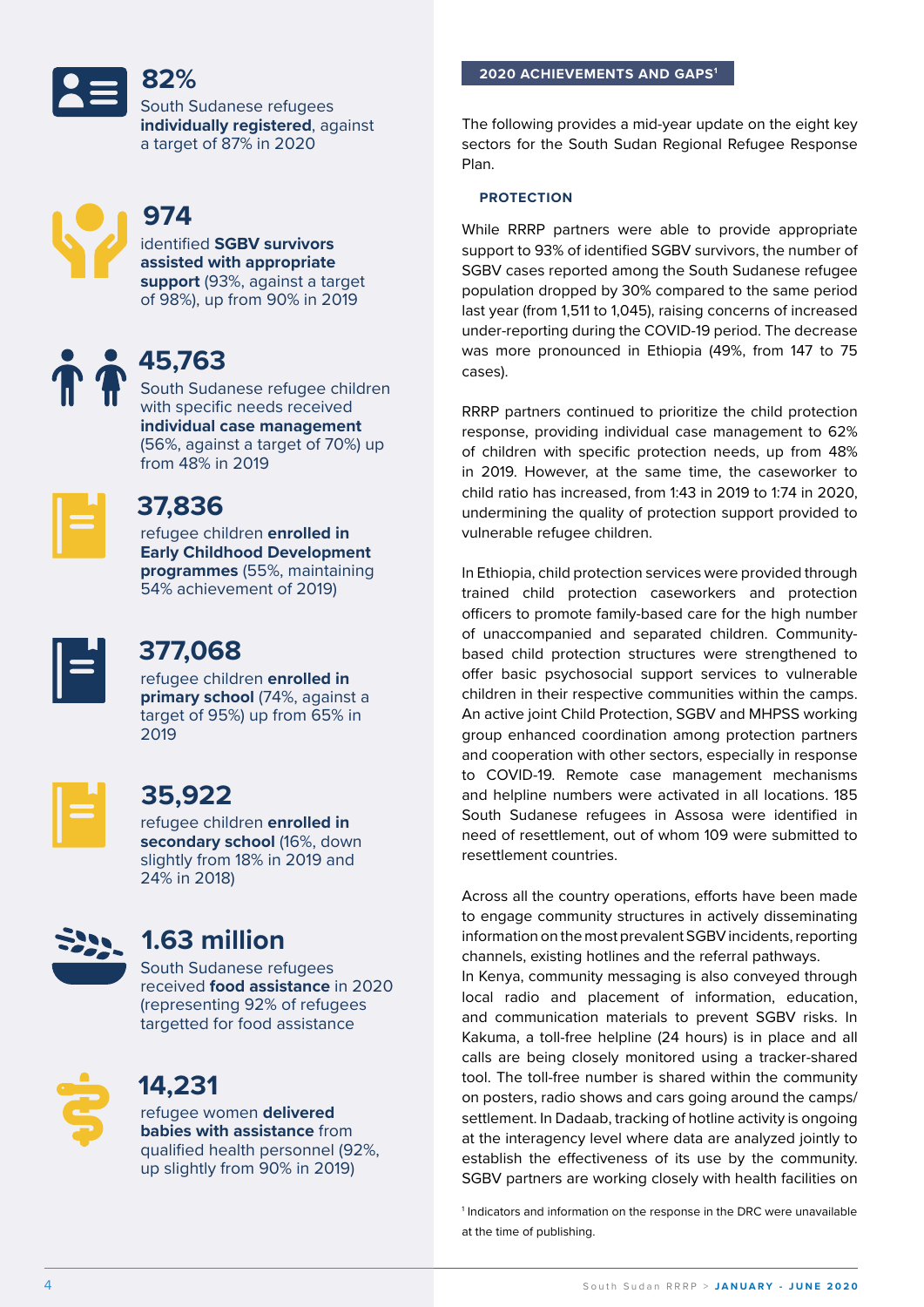safe disclosure and referral of SGBV cases.

In Kenya, a total of 2,370 new arrivals from South Sudan were registered in the first half of 2020. UNHCR and partners developed and implemented innovative procedures to continue to conduct resettlement interviews remotely. 78 South Sudanese refugees were submitted for resettlement, and 102 refugees were assisted to access complementary pathways to third countries for admission to education.

In Uganda, a total of 6,407 newly arrived South Sudanese refugees were registered before the border closures in March. In the first half of 2020, RRRP partners provided psychosocial or psychological services to 29,141 South Sudanese refugees. The response was adapted after the enforcement of movement restrictions, including by setting up a multi-partner hotline for tele-psychosocial and psychological services. A COVID-19 Community Engagement Strategy was developed, outlining roles that communities can play in the delivery of critical services, and how they can be empowered to perform such roles.

In Sudan, case management and referral mechanisms were adapted at the start of the pandemic to ensure refugee children's continued access to protection services. In addition, mechanisms to prevent and respond to family separation as a result of COVID-19 were set up.

#### **EDUCATION**

Education partners reported increases in the number of South Sudanese children enrolled in ECD and primary school in early 2020. However, with the impact of COVID-19 leading to school closures from March in all asylum countries, there are now concerns that these gains will be wiped out, and many South Sudanese children will remain out of school when schools re-open. Despite a huge effort to roll out distance learning, only an estimated 17% of enrolled children were reached, with challenges in connectivity and access to radios severely limited in many locations.

In Ethiopia, RRRP partners, parenting groups and center facilitators supported Early Childhood Care and Education with home-based literacy and numeracy activities, and for primary education (Grades 1-8), radio and self-learning materials were provided in collaboration with the Regional Education Bureau.

Following the closure of schools in Kenya, an inter-agency education response plan was developed to provide for continuity of learning through educational materials from the Kenya Institute of Curriculum Development (KICD) for radio lesson broadcasts, partnership with local FM stations for daily five-hour radio lesson broadcast, procurement of radios and textbooks and sharing of available educational resources through community communication channels. These measures have contributed to learning continuity support for 25,614 refugee children in Kenya.





## **53,022**

refugees **received productive assets, training and / or business support** in 2019 (7% of refugees 18 - 59 years, down from 32% in 2019)

### **3,774**

refugees **employed or selfemployed in Ethiopia and Kenya** (0.5% of refugees 18 - 59 years, down from 19% in 2019)

## **63,425**

refugee households live in **semi-permanent shelter in Ethiopia and Kenya**, (67%, down from 71% in 2019 in these two countries)



### **144,382**

refugee households have a **household latrine** (43%, against a target of 65%) up from 29% in 2019



**20.2 L**

regional **average litres of water per person per day** (against a target and standard of 20L) up from 17L in 2019

refugee households have **energy saving stoves** (25%) **58,317**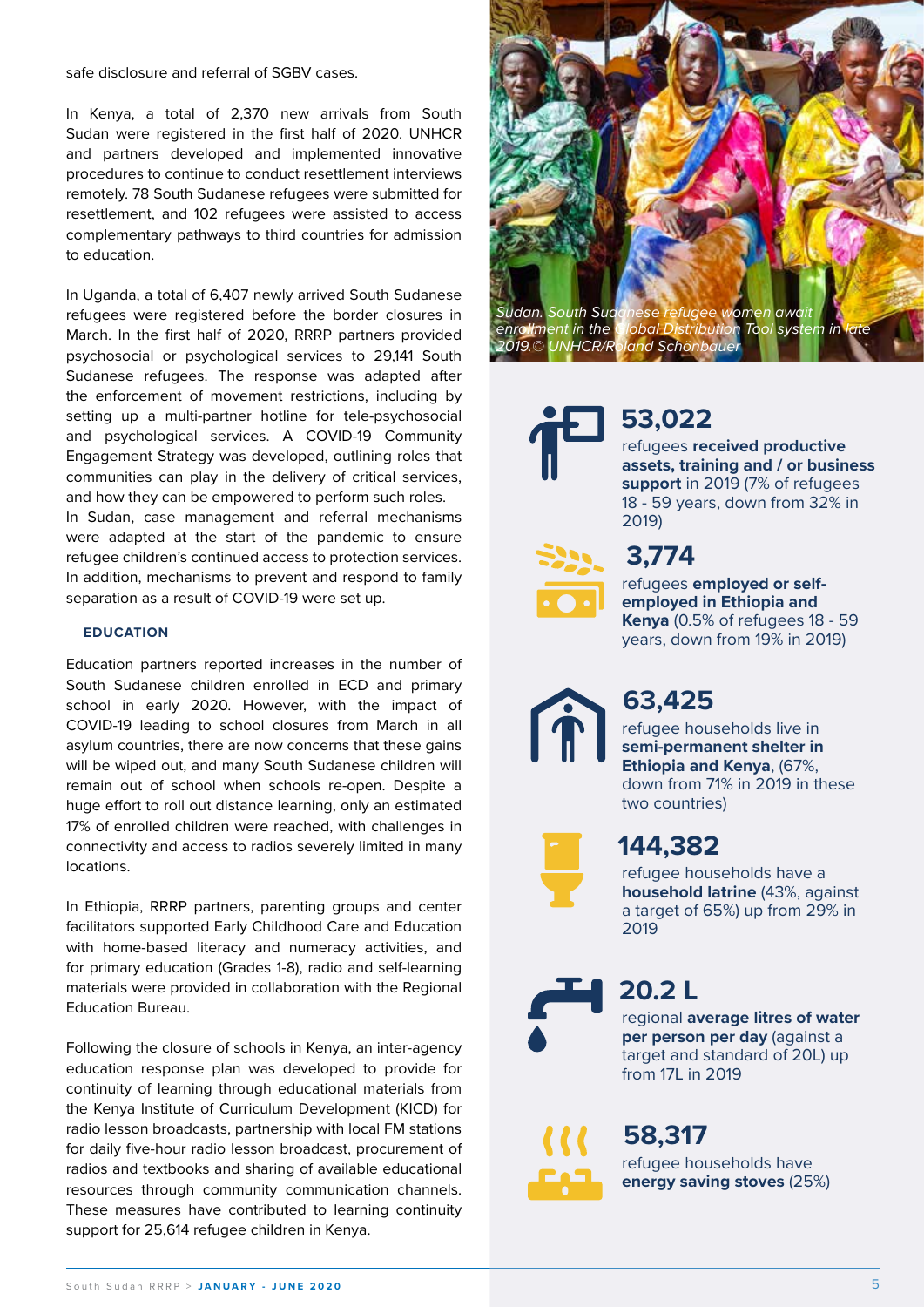In Sudan, coordination between the Ministry of Education, both at Federal and State levels, and RRRP partners ensured that distance learning materials were available in various platforms and devices. However, the extent to which refugees benefited from this was limited given the lack of access to the devices required for this type of learning.

In Uganda, approximately 228,189 home learning packages, developed by the National Curriculum Development Centre (NCDC), were distributed by RRRP partners to refugee children in settlements hosting South Sudanese refugees.

Only 2,002 South Sudanese youth were enrolled in tertiary education.

#### **FOOD SECURITY**

By mid-2020, over 1.63 million South Sudanese refugees received food assistance, a slight increase from 1.62 million in 2019. Ration cuts in the region have heavily impacted the region though, with 72% of the 1.63 million receiving reduced rations (up from 47% receiving reduced rations in 2019).

At the onset of the pandemic, adjustments were made to the food distributions in Ethiopia, Kenya, Sudan and Uganda to reduce the risk of transmission of COVID-19. RRRP partners adjusted food distribution protocols to prevent crowding and to observe physical distancing during the distribution exercise, with handwashing and improved sanitation in place.

In Kenya, the proportion of cash transfers provided to refugees was increased from 40 to 50% to increase the purchasing power of the refugees; however, food rations only met 70% of the minimum recommended amount.

#### **HEALTH AND NUTRITION**

Despite concerns that the COVID-19 response may discourage women from delivering at health facilities, RRRP partners were able to ensure 92% of birthing women delivered with the assistance of qualified health personnel, up slightly from 90% in 2019.

In Kenya, two isolation facilities with a bed capacity of 28 and three quarantine facilities with a bed capacity of 120 beds were established and are operational.

#### **LIVELIHOODS**

Livelihoods support was heavily impacted by reprioritization for the COVID-19 response, with many South Sudanese refugees losing their employment and the means by which they support their families. RRRP partners were able to provide productive assets, training and / or business support to 53,022 refugees in the first six months of 2020. However, this represents just 7 per cent of adult refugees (18 – 59 years old) and a 62% drop on the 139,000 refugees provided livelihoods support in 2019.

In Ethiopia, 6,483 refugees received cash grants and business development services for their microbusinesses to sustain trading and livelihood opportunities. Food security and nutrition-sensitive interventions were also implemented, including vegetable production activities, provision of small ruminants, provision of e-vouchers and aggregation of vendors of fresh food.

In Uganda, a major achievement was the cash-based

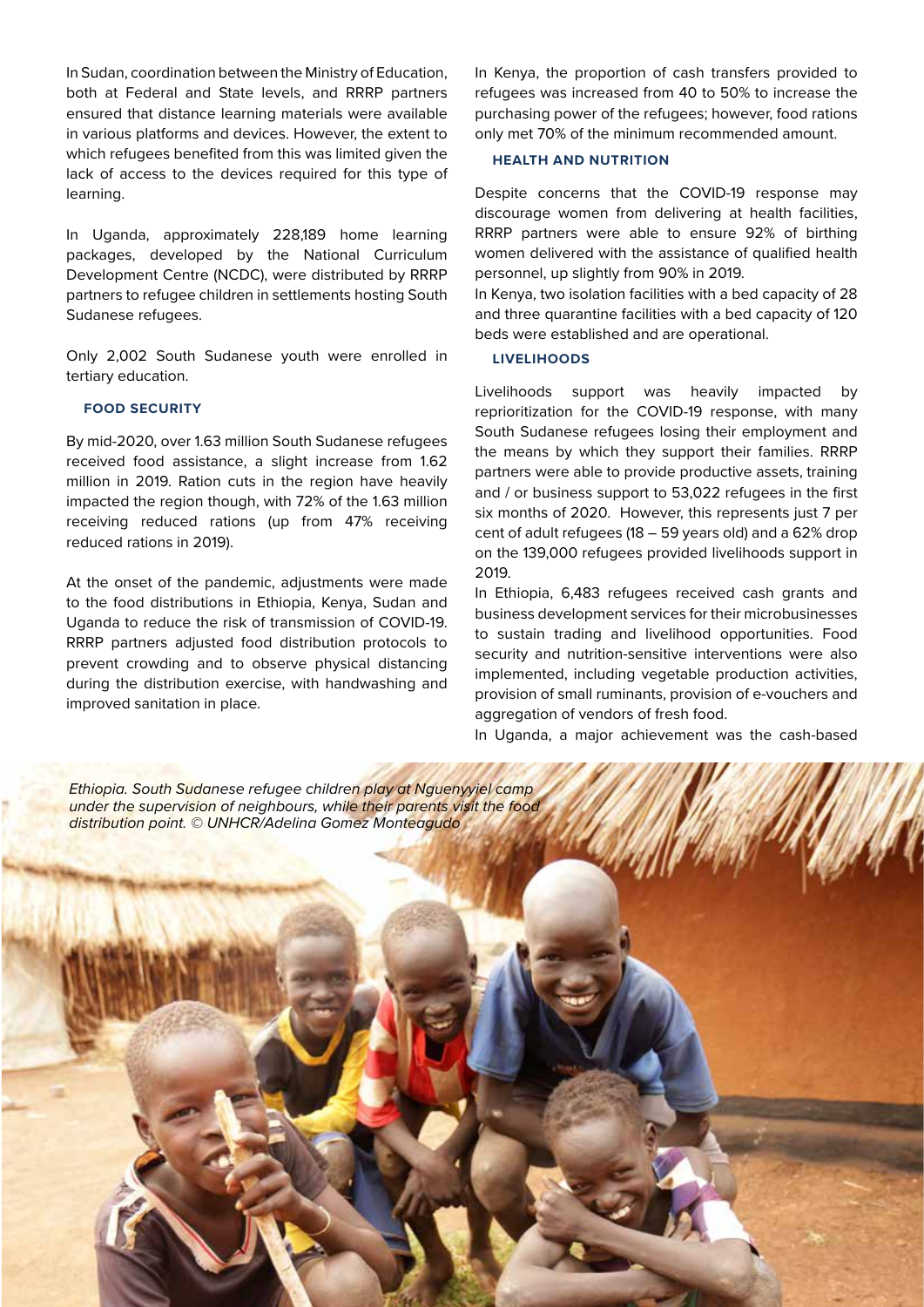response to urban refugees in Kampala, providing unrestricted cash transfers via mobile money to cover the cost of rent, NFIs and food. A rapidly adapted Minimum Expenditure Basket (MEB) was developed to support cash response programme design in the settlements, including a specific MEB for urban response.

#### **SHELTER AND NFIS**

63,425 households live in semi-permanent shelter in Ethiopia and Kenya – representing 58% of the South Sudanese refugee population in Ethiopia and 96% in Kenya, with shelter coverage data unavailable for the other locations. In the first half of 2020, RRRP partners upgraded or repaired the shelters for 5,800 households in the region, the large majority (5,575) in Sudan.

In Ethiopia, construction of five communal accommodation hangers, two facility hangers for a clinic and nutrition center, and 50 emergency shelters were completed at Pagak Reception Center to reduce overcrowing and provide accommodation to new arrivals.

In Kenya, a total of 874 households converted their 1,149 transitional shelters to permanent houses through cash-based interventions, as a result of which 3,463 households are now living in permanent shelters.

In Uganda, all new refugees who arrived in the settlements before the closure of the borders at the end of March received emergency shelter kits and were allocated a plot of land.

50% of households in Ethiopia, Kenya and Sudan have adequate non-food items (NFIs).

#### **WASH**

RRRP partners prioritized a number of WASH interventions in the first half of 2020 to enhance COVID-19 prevention and response. Access to water increased to a regional average of 20.4L per person per day, up from 17L at the end of last year and 16.8L in mid-2019. Over 188,000 South Sudanese families received increased amounts of soap in Ethiopia, Kenya and Sudan.

In Kenya, through intensive consultation with county and national government, RRRP partners developed a national WASH strategy to achieve universal access to basic sanitation to fit the context of refugee communities. Through partnership with county and national government to adapt Community Led Total Sanitation (CLTS), Government engagement has been strengthened in sanitation and hygiene programming and implementation.

In Sudan, (South Kordofan State), one haffir (water catchment basin) was upgraded to provide safe drinking water to over 25,000 refugees and host communities, contributing to strengthening peaceful coexistence



*Democratic Republic of the Congo. Chris, a South Sudanese refugee, uses a handwashing station which he made himself using wood, an old jerry can and rope as a prevention measure to curb the spread of COVID-19 in Bele settlement, Haut Uele province. © UNHCR/Jean-Jacques Soha*

between both population groups, improving water quality and health conditions, as well as reducing protection risks, such as sexual and gender-based violence.

In Uganda, in the context of the Covid-19 response, longer pumping hours were established at water points to increase supply in the settlements hosting South Sudan refugees.

#### **ENERGY AND ENVIRONMENT**

RRRP partners provided monthly fuel for over 29,000 South Sudanese refugee households in Ethiopia, Kenya and Uganda. Some 716 hectares of land has been reforested in refugee locations across the region; however, this represents a 75 per cent decrease on the 2,911 hectares reforested by June 2019. Likewise, only 511,572 tree seedlings have been planted, down from 720,455 seedlings planted in the first half of 2019.

In Assosa, Ethiopia, a mixed approach was implemented to provide refugees with alternative sources of energy for cooking, and at the same time mitigate degradation of the natural environment. As part of this initiative, several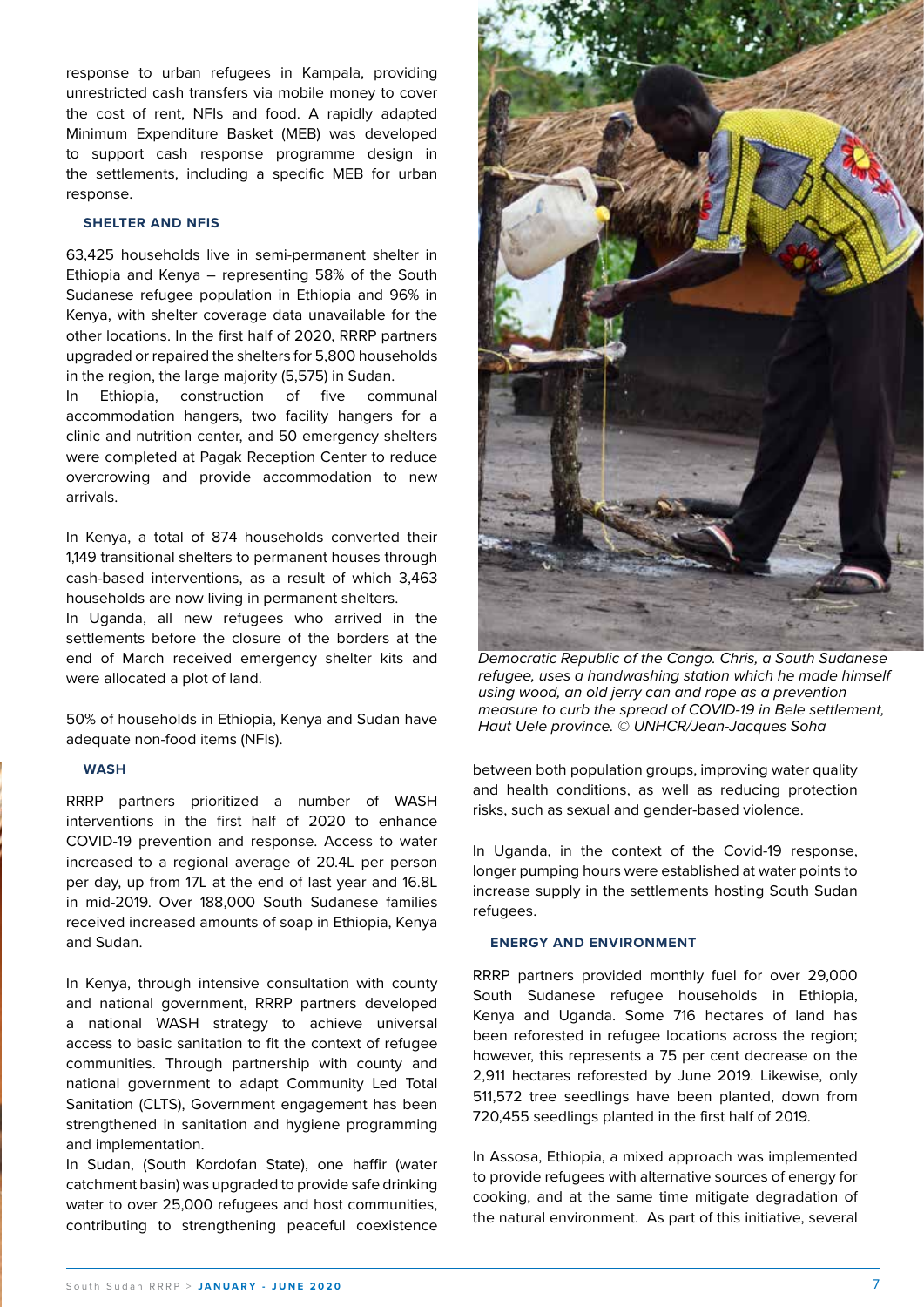### **GLOBAL COMPACT ON REFUGEES/REFUGEE INCLUSION**

In Ethiopia, the Comprehensive Refugee Response Framework (CRRF) commitments include local integration of refugees in protracted situations, providing opportunities for improved socio-economic integration. The Ethiopian Government made nine pledges to comprehensively respond to refugee needs and has prepared a roadmap detailing the implementation of each pledge, outlining key opportunities and partnerships that must be put in place. RRRP partners continued to engage in sustainable livelihood interventions aiming to enhance refugee and host community resilience and self-reliance. The interventions focused on vocational and entrepreneurship skills training, development of the agricultural sector, supporting fishermen and women with proper equipment, providing beneficiaries with business management trainings, and supporting refugees and host communities with cash grants for establishing small-scale businesses. UNHCR is exploring the expansion of Cash Based Interventions (CBI) in lieu of CRIs, following successful pilot interventions in several refugee settings in Ethiopia.

Application of the CRRF in Uganda places a strong focus on self-reliance of refugees and host communities and strengthening local service delivery for both. During the Global Refugee Forum held in Geneva in December 2019, the Government of Uganda issued pledges in regards to maintaining the open door policy; promotion of access, quality and inclusiveness of the national education and health system; sustainable management of natural resources and ecosystems; inclusion of refugees into national development plans and national statistical systems; and ensuring the integrity of the asylum system. The Refugee Engagement Forum (REF), a novel national refugee platform brings together refugee leaders from all settlements and Kampala, thereby ensuring that refugees play a central and vital role in the refugee response. The Government of Uganda has included refugees in its national and district development planning.

The Government of Kenya made three strategic GRF pledges that build on ongoing GCR-related activities on protection, education and solutions. In the area of education, several partners are working closely with the Ministry of Education on the inclusion of refugees and asylum seekers in the national education system, including the development of policy, planning, budgeting and resource mobilization.

resources were provided such as charcoal briquettes, communal kitchens and firewood. An economic inclusion pilot project was initiated through an agricultural assistance program in two camps, which supported 2,663 refugee households and 875 households from the host community. In Uganda, 38,452 youth were recruited, trained and engaged in establishment and maintenance of woodlots in Kiryandongo, Imvepi and Rhino camp using the cash for work modality.

#### **REGIONAL COORDINATION**

In close collaboration with host governments, UNHCR leads and coordinates the response to the South Sudan refugee situation in each affected country following the Refugee Coordination Model (RCM). Technical meetings are organized by sector at the local level and in the respective capitals.

Regional coordination of the South Sudan situation is undertaken by the UNHCR's Bureau for the East and Horn of Africa, and the Great Lakes in Nairobi. Consultations on response priorities, joint advocacy and resource mobilization for the 2020 RRRP will continue to be areas of focus with RRRP partners at regional level.

The Regional Child Protection Network (RCPN), coordinated by UNHCR, and the Education in Emergencies Network (EiEN), coordinated by UNHCR and Save The Children, are interagency networks convened in Nairobi with partners who are working across the region, to support cohesive, inter-agency child protection and education responses at the field-level through technical support, capacity-building, promotion of learning, joint analysis, and advocacy. The coordination of cash transfers in each country is done through joint assessment, monitoring and a dedicated working group to determine the best transfer mechanisms and ensure linkages with different sectors.

#### **FOR MORE INFORMATION**

**South Sudan Data Portal** - [https://data.unhcr.org/s](http://data.unhcr.org/SouthSudan/regional.php)outhsudan **Ms. Catherine Wiesner** Head of External Engagement [wiesner@unhcr.org;](mailto:wiesner%40unhcr.org%3B?subject=) **Simone Schwartz-Delgado** Snr Inter-Agency Coordination Officer [schwartz@unhcr.org](mailto:schwartz%40unhcr.org?subject=)**; Kabami Kalumiya,** Reporting Officer [kalumiya@unhcr.org;](mailto:kalumiya%40unhcr.org%3B%20?subject=) **Laura Swanson**, Info. Management Officer [swanson@unhcr.org](mailto:swanson%40unhcr.org?subject=)